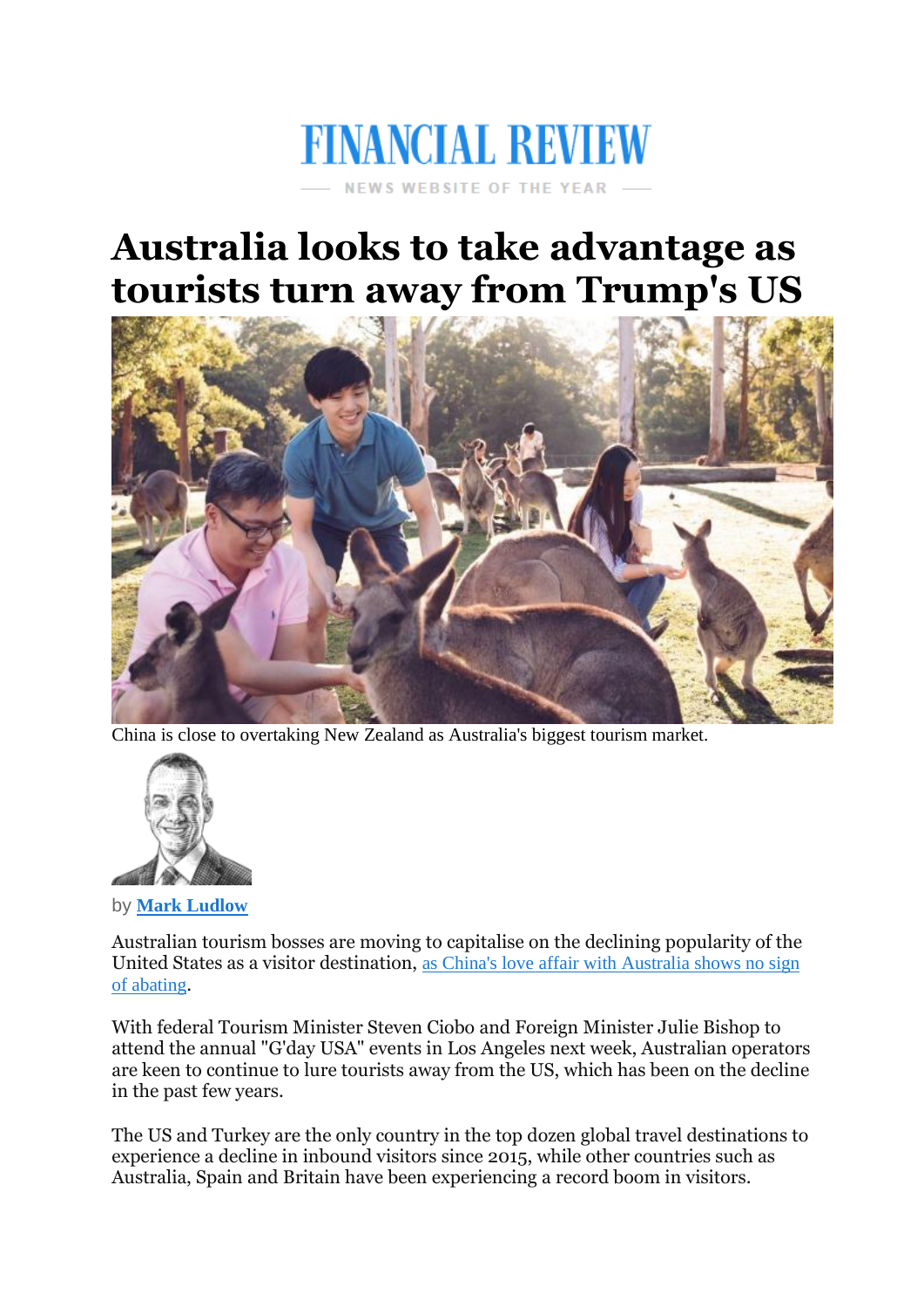While the higher US dollar is partly to blame for the fall in tourists, some fear the aggressive rhetoric and nationalistic policies of Donald Trump have damaged the country's brand for travellers.

The US is still ranked No. 2 in the World Tourism Organisation ranking of international tourist arrivals, after France, but its share has fallen 2.2 per cent since 2015-16. The US remains the biggest earner, reaping \$US206 billion (\$256 billion) in 2016 alone, but its falling market share has some US industry groups worried.

The US Travel Association said the country's share of international long-haul travel fell to 11.9 per cent last year, down from 13.6 per cent in 2015, with the smaller share equating to 7.4 million visitors and \$US32.2 billion in spending.

In a bid to avert the decline, 10 business organisations, including the US Chamber of Commerce, US Travel and the National Restaurant Association, have created a travel industry group, the Visit US Coalition, to attempt to convince the Trump government to introduce friendlier visa and border-security policies.

"America isn't winning when we're falling behind our global competitors," US Travel's president Roger Dow told Bloomberg this week. "Our goal is to make America the most secure and visited country on earth – and we can do both."

## **'Blue skies' and open spaces**

Australia's tourism industry is becoming increasingly dependent on China's growing love affair with its "big blue skies" and open spaces.

The latest arrivals figures released by the Australian Bureau of Statistics on Friday showed China closing in on New Zealand as our most important tourism market.

In the year to November last year, 1.34 million Chinese tourists came to Australia, an increase of 11.7 per cent. New Zealand still remains the No. 1 visitor market, with 1.36 million but its growth rate is a lot lower, on only 1.6 per cent.

But with a difference of only 18,000 visitors, China – whose nationals spent \$10 billion in Australia for the first time last year – is expected to become the No. 1 market in the next few months.

The US remains a crucial market for Australia, with 777,500 visitors in the year to November – an increase of almost 10 per cent.

Mr Ciobo said record funding to Tourism Australia, combined with the competitiveness of the Australian dollar, was making Australia a more attractive proposition for international travellers.